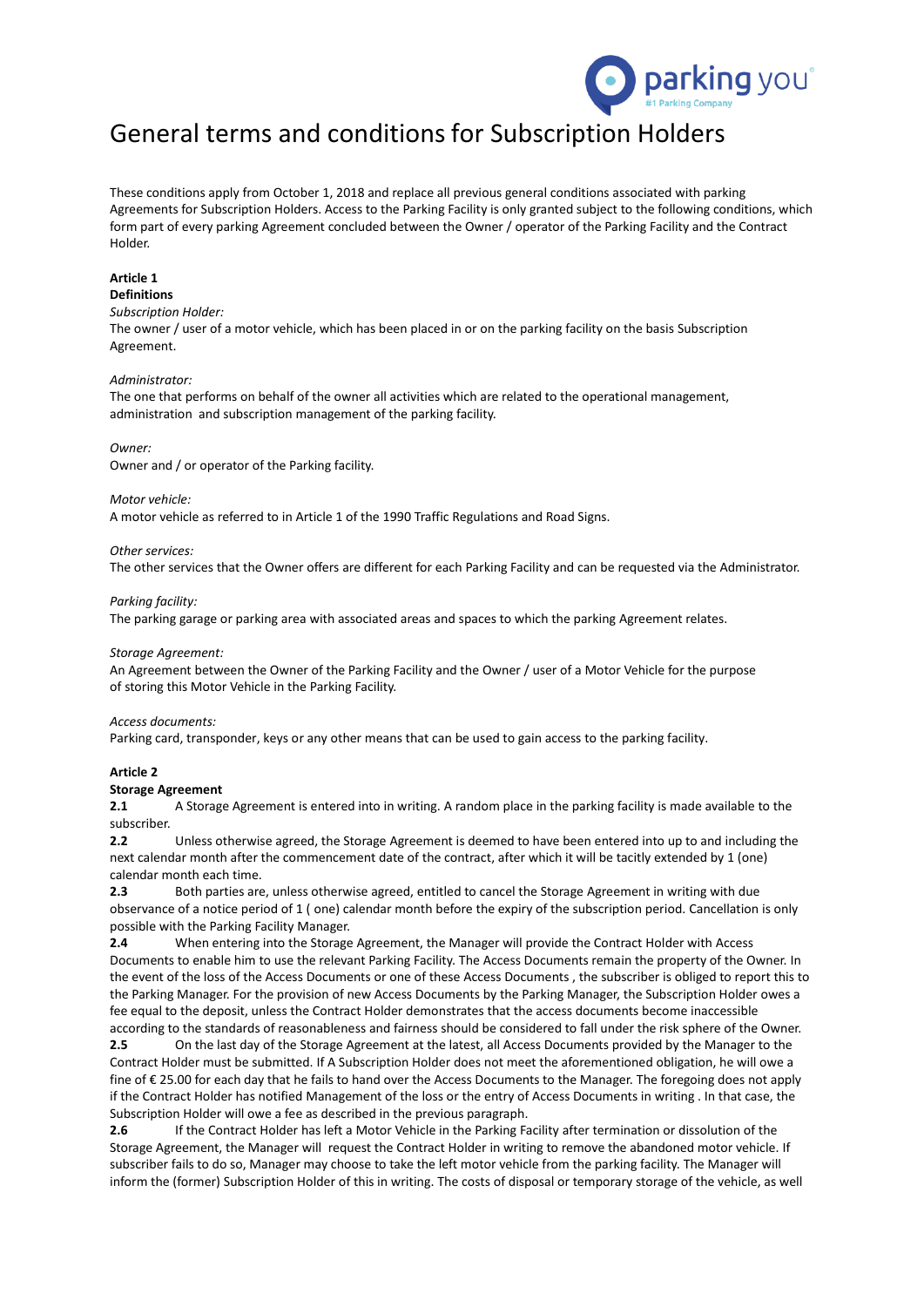

as of a possible status report will be borne by the (former) Subscription Holder. In the case, the address of the (former) Subscription Holder despite reasonable effort can be can be retrieved to suffice with arranging a clearly visible request to removal under a windshield wiper of the motor vehicle. If the (former) Subscription Holder has not collected the Motor Vehicle within six months after the last written notice, the Owner will sell or destroy it. Owner is only required to compensate the (former) Subscription Holder the sales revenue reduced with the cost of the owner associated with the removal and temporary storage, and any status report of the motor vehicle. If the latter costs are higher than the revenue from the Motor Vehicle, (former) Subscription Holder must pay all these costs to the Owner.

# **Article 3**

# **Access**

**3.1** The Subscription Holder gains access to the Parking Facility with the aid of Access Documents provided by the Manager which are made available upon entering into the Agreement. These documents are non-transferable, remain property of the Owner and must be returned upon termination of the Agreement.

**3.2** The entry, exit and parking of Motor Vehicles in the Parking Facility can only take place within the times laid down in the preamble to the Storage Agreement . Beyond these times, access using the Access documents referred to in the first paragraph is not possible and / or the normal hourly rate applies.

**3.3** In or on the parking facility only motor vehicles up to a maximum length of 4.80m may be parked. The height of the Motor Vehicle may not exceed that stated at the entrance to the Parking Facility. It is not permitted with trailers of any kind, including caravans, to enter or exit the Parking Facility.

**3.4** The Owner / Manager is entitled to refuse any Motor Vehicle access to the Parking Facility if it considers this to be reasonable with due regard for reasonableness and fairness. This event will occur particularly if owner / administrator knows or suspects that a Motor Vehicle contains inflammable and / or other dangerous transports substances, not including fuel into the special container Motor Vehicle, and in the event that he considers the Vehicle given the size and / or weight, or issues thus transported may cause damage to the environment in the broadest sense. Also, Owner / Manager is entitled to refuse Motor vehicles that are (partly) LPG fuelled in to its parking facilities.

**3.5** Motor Vehicles parked in the Parking Facility must meet the same conditions as Motor Vehicles parked on public roads (liability insurance, etc.)

# **Article 4**

#### **Payment**

**4.1** Payment of the subscription as agreed in the Storage Agreement shall in advance and using a debit appearance to be paid on or before the first day of entering the relevant period. If in the Agreement no mention of a period for which the subscription fee is always due, then that period is considered to be one (1) month.

**4.2** Owner / Manager is entitled if Subscription Holder still fails to make a payment of the subscription or other claims under the General Conditions for at least thirty days after the due date, to refuse him access to the parking until the date of full payment, so notwithstanding the other rights arising for Owner / Manager of the non-payment.

**4.3** If the Subscription Holder remains negligent in the payment of the amount due on the agreed due date, the Subscription Holder will, without prejudice to the other rights that apply to The owner / manager deriving from this nonpayment, without any reminder or notice of default being required, one percent of the overdue subscription fee due per month or part of a month that the payment did not take place.

**4. 4** If in the event of non-payment of subscription fees collection measures are necessary, the extrajudicial collection costs between the parties shall be determined in advance of 15 (fifteen) percent of the unpaid subscription but at least €250,00. Payments made by the Subscription Holder after summons or subpoena serve first and foremost to settle the aforementioned costs, even if the Subscription Holder states a different destination upon payment.

# **Article 5**

# **Deposit**

At the conclusion of Subscription Agreement is obliged, where applicable, to pay a deposit to be corresponded to the Access Documents. No interest is paid on this deposit. The deposit will be refunded to Subscription Holder upon termination of the Agreement if the associated access documents are refunded to the Administrator and Subscription Holder is otherwise nothing owed to the Owner / Manager, under the between the parties entered into Agreement.

# **Article 6**

# **Rate change**

**6.1** Subscriber will receive a written notification from the Owner / Manager at least one calendar month before the commencement date about proposed rate increases. Owner / manager is free to adapt the tariff, even if the Agreement was entered only recently.

**6.2** If Subscription Holder does not wish to accept a price increase, he can in writing terminate the contract within two weeks after the rate change was notified by his owner, namely against the date on which the announced rate increases.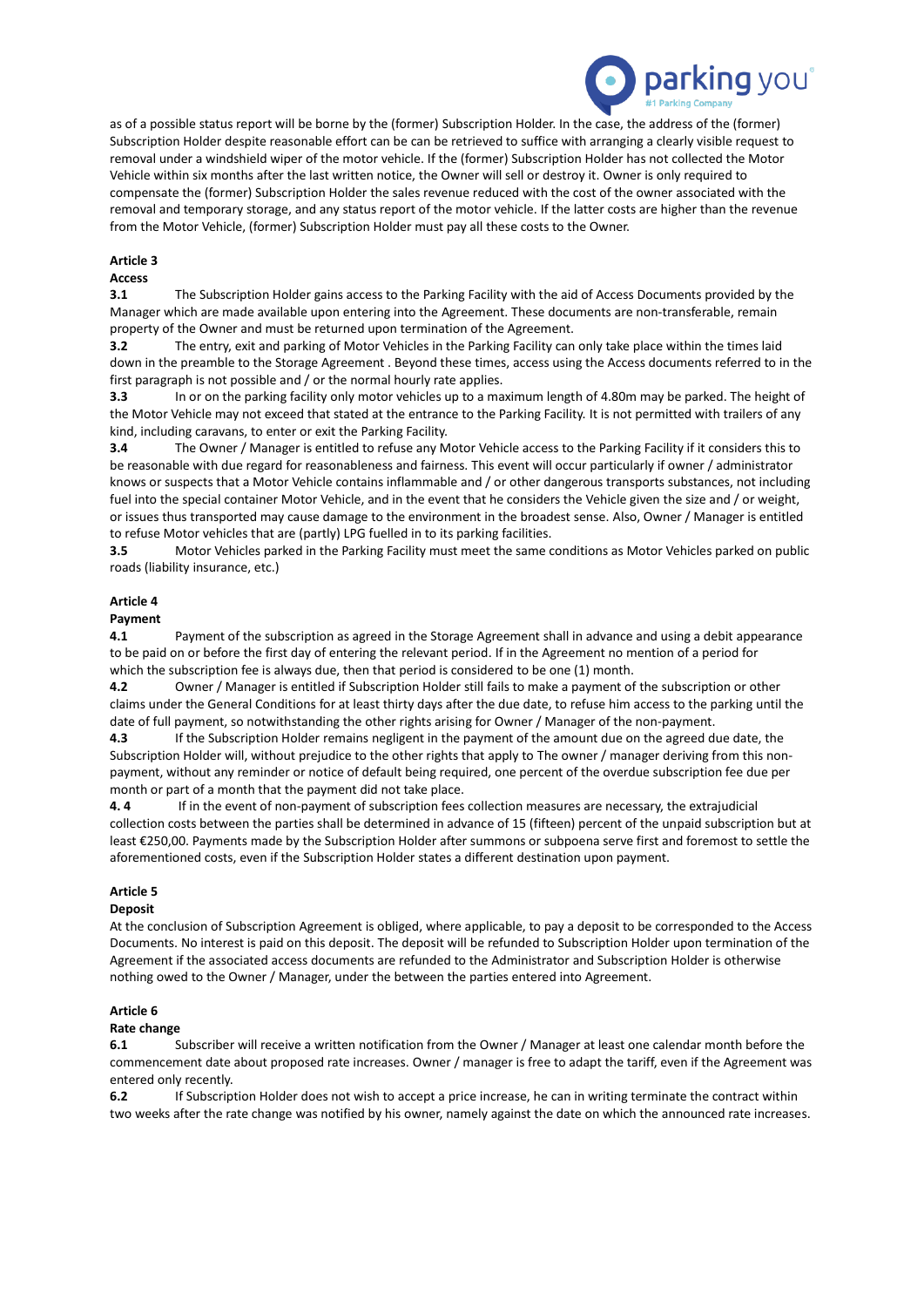

# **Article 7**

# **Nuisance / restriction of use**

**7.1** During the presence in or on the parking, the Subscription Holder must act conform the provisions of the Road Traffic arrangements pursuant to this Act, the Traffic Rules and Signs the annexes, as well as the arrangements made under that regulation. In case of failure thereof, Subscription Holder is liable for the resulting damage.

**7.2** Subscription Holder is also obliged to follow the staffs guidance and to place the Motor Vehicle in the indicated place and behave in such a way that the traffic in, and / or on the Parking facility is not interfered and the safety is not compromised.

**7.3** It is forbidden in the Parking Facility to sell goods, offer goods for sale, rent goods and provide for rental.

**7.4** It is prohibited to advertise in or on the Parking Facility without prior permission from the Manager. When encountering widespread unauthorized advertising disposal costs will be charged to the perpetrator.

**7.5** It is forbidden to bring explosive, flammable or otherwise dangerous and / or harmful substances into or on the Parking Facility, except motor fuels in the normal fuel reserve of the vehicle intended for this.

**7.6** It is forbidden to carry out repairs on the vehicle or other work in or on the Parking Facility, or to have such work carried out, unless explicit permission has been granted by or on behalf of the Owner.

**7.7** Contract Holder should ensure that no nuisance or inconvenience caused to users of the nearby located buildings or other users of the parking facility.

**7.8** Owner / Manager is authorized to perform of have performed work in or on the parking, by public services, companies and / or third parties, without being obliged to pay any compensation.

**7.9** The motor vehicles must be properly locked during parking and the lights must be extinguished. It is the occupants of motor vehicles, which are parked in / on the parking facility, not allowed to stay longer in the motor vehicle other than during the time that is needed to park the respective vehicle into a parking spot. After the Motor Vehicle has been parked, the occupants of the Motor Vehicle must leave the Parking Facility.

# **Article 8**

#### **Non-compliance**

**8.1** If the Contract Holder fails to comply with any obligation imposed on it by virtue of the law, local regulations and customs and / or the Agreement entered into with it, including the conditions applicable to it, the Owner / Manager is entitled to cancel this Agreement without written notice. Notice to terminate immediate verification and Subscription Holder to refuse access to the parking and / or remove the parked motor vehicle expense and risk of Subscription Holder. Subscription Holder is obliged to Owner / operator to reimburse all damages suffered by it or suffer as a result of the above deficiencies and / or termination of the Agreement.

**8.2** If Owner / Administrator is forced to summon or notice to Subscription Holder, or in case of necessary procedures against Subscription Holder, including a procedure to force Subscription Holder to vacate his motor vehicle from the parking facility, Subscription Holder is obliged the relevant n expense incurred, including reimbursing the cost of expert legal assistance, both in and out of court, to the Owner / Manager, unless the procedure was incorrectly entered.

**8.3** Changes to the Agreement, which are necessary as a result of decisions made by the government or because of instructions from the government, including any instructions from the Fire Department, will the Subscription Holder constitute conditions precedent for the Agreement but as if they were literally included in the Agreement.

**8.4** If Subscription Holder by a deficiency of Owner / Manager 1 (one) month could have no enjoyment of his rights as contained in the Agreement Subscription Holder will owe only a proportion of the plan's money.

**8.5** Owner / Manager is entitled at all times to keep the Motor Vehicle under him, and that they take appropriate measures, such as installing a clamping or deny access to the parking facility, as long as all the liabilities, either under the Agreement, or on other grounds, are met.

**8.6** A deficiency can Owner / Operator not be allocated if it is due to the will of Owner / Manager independent circumstance as a result of which the fulfilment of the obligations under the Agreement reasonably by Subscription Holder can be required from Owner / Manager. This includes in any case work strikes, fire, government measures, business disruptions, as well as a shortcoming in compliance by third parties.

# **Article 9**

#### **Liability**

**9.1** The parties established Agreement does not include monitoring. Owner / Manager therefore accepts no liability whatsoever for theft or loss of property of the Contract Holder. Owner also accepts no liability for any damage whatsoever to property of Subscription Holder and in respect of personal injury and / or any other damages directly or indirectly caused by or resulting from the use of the parking facility, unless the damage is directly caused by Owner / Administrator of the parking and this liability is not excluded in any other Article of these Terms or the Storage Agreement. The term "subscriber" as used herein shall be understood to other occupants or his Motor Vehicle.

**9.2** The Subscription Holder is liable for all damage caused by him. Damage caused by Subscription Holder at the Parking Facility or associated equipment should be paid on the spot, or due after Owner / Manager has made an expertise of damage, without prejudice to Article 8, paragraph 5.

**9.3** Owner / manager also accepts no liability for failure resulting from the use of Parking Facility or due to other services offered by or on behalf of the owner / manager of the parking facility.